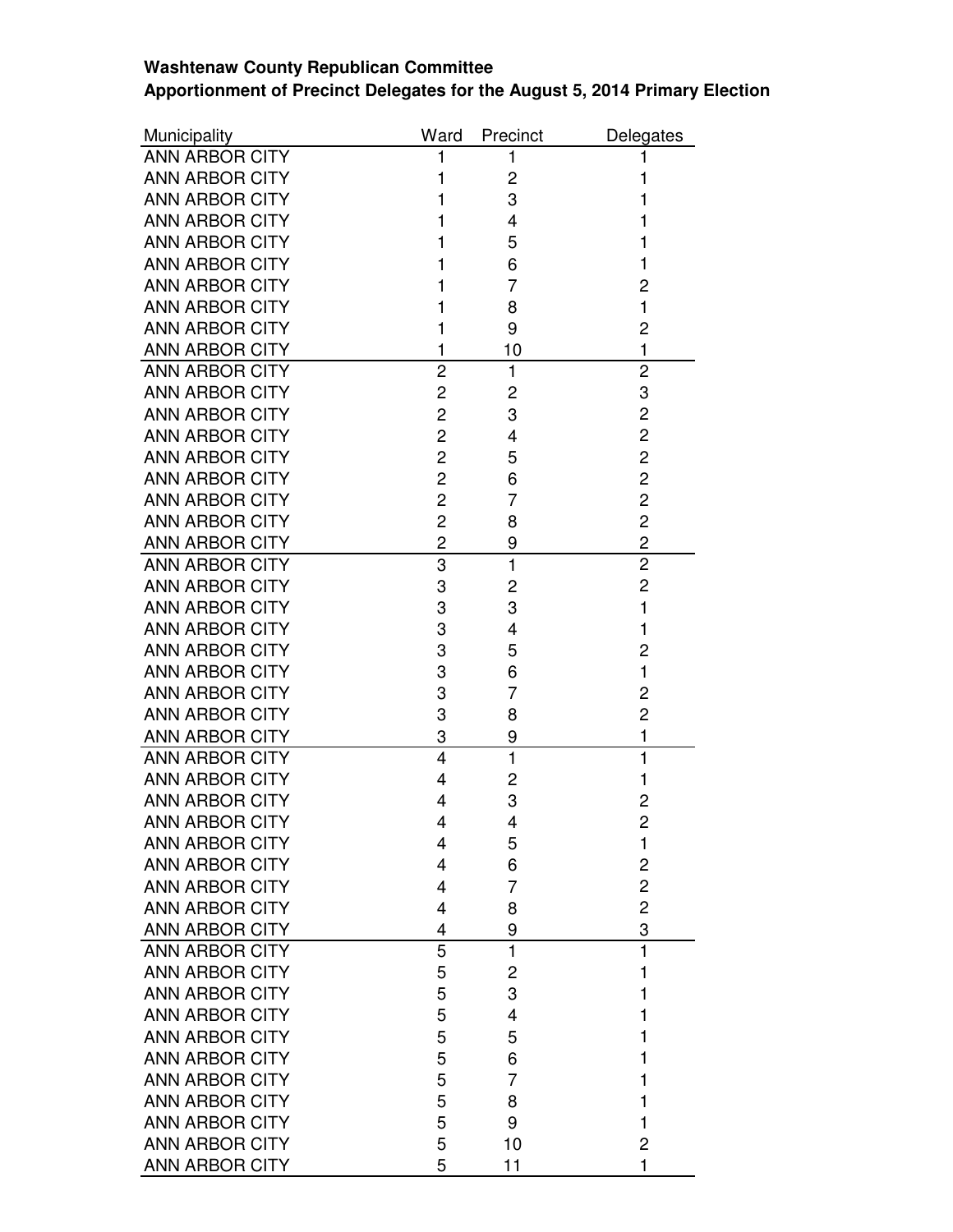| Municipality                | Ward<br>Precinct | Delegates               |
|-----------------------------|------------------|-------------------------|
| <b>ANN ARBOR TOWNSHIP</b>   |                  | 3                       |
| <b>ANN ARBOR TOWNSHIP</b>   | 2                | 2                       |
| <b>AUGUSTA TOWNSHIP</b>     | $\mathbf{1}$     | 3                       |
| <b>AUGUSTA TOWNSHIP</b>     | 2                | $\overline{c}$          |
| <b>AUGUSTA TOWNSHIP</b>     | 3                | 4                       |
| <b>BRIDGEWATER TOWNSHIP</b> | 1                | 3                       |
| <b>CHELSEA CITY</b>         | $\mathbf{1}$     | 5                       |
| <b>CHELSEA CITY</b>         | 2                | 3                       |
| <b>DEXTER TOWNSHIP</b>      | $\mathbf{1}$     | $\overline{\mathbf{4}}$ |
| <b>DEXTER TOWNSHIP</b>      | 2                | 4                       |
| <b>DEXTER TOWNSHIP</b>      | 3                | 3                       |
| <b>FREEDOM TOWNSHIP</b>     | 1                | 3                       |
| <b>LIMA TOWNSHIP</b>        | $\mathbf{1}$     | 6                       |
| <b>LODI TOWNSHIP</b>        | 1                | 5                       |
| <b>LODI TOWNSHIP</b>        | 2                | 5                       |
| <b>LODI TOWNSHIP</b>        | 3                | 2                       |
| <b>LYNDON TOWNSHIP</b>      | 1                | 4                       |
| <b>MANCHESTER TOWNSHIP</b>  | $\mathbf{1}$     | 3                       |
| <b>MANCHESTER TOWNSHIP</b>  | 2                | 4                       |
| <b>MILAN CITY</b>           | $1-W$            | 5                       |
| NORTHFIELD TOWNSHIP         | 1                | 5                       |
| <b>NORTHFIELD TOWNSHIP</b>  | 2                | 4                       |
| <b>NORTHFIELD TOWNSHIP</b>  | 3                | 3                       |
| PITTSFIELD TOWNSHIP         | $\mathbf{1}$     | $\overline{4}$          |
| PITTSFIELD TOWNSHIP         | 2                | $\overline{c}$          |
| PITTSFIELD TOWNSHIP         | 3                | 3                       |
| PITTSFIELD TOWNSHIP         | 4                | $\overline{2}$          |
| PITTSFIELD TOWNSHIP         | 5                | 1                       |
| PITTSFIELD TOWNSHIP         | 6                | 4                       |
| PITTSFIELD TOWNSHIP         | 7                | 3                       |
| PITTSFIELD TOWNSHIP         | 8                | 6                       |
| PITTSFIELD TOWNSHIP         | 9                | 5                       |
| PITTSFIELD TOWNSHIP         | 10               | 2                       |
| <b>SALEM TOWNSHIP</b>       | $\mathbf{1}$     | $\overline{4}$          |
| <b>SALEM TOWNSHIP</b>       | $\overline{c}$   | 5                       |
| <b>SALEM TOWNSHIP</b>       | 3                | 3                       |
| <b>SALINE CITY</b>          | $\mathbf{1}$     | 4                       |
| <b>SALINE CITY</b>          | 2                | 3                       |
| <b>SALINE CITY</b>          | 3                | 6                       |
| <b>SALINE TOWNSHIP</b>      | $\mathbf{1}$     | 3                       |
| <b>SCIO TOWNSHIP</b>        | 1                | $\overline{4}$          |
| <b>SCIO TOWNSHIP</b>        | 2                | $\overline{\mathbf{c}}$ |
| <b>SCIO TOWNSHIP</b>        | 3                | $\overline{c}$          |
| <b>SCIO TOWNSHIP</b>        | 4                | $\overline{c}$          |
| <b>SCIO TOWNSHIP</b>        | 5                | $\overline{c}$          |
| <b>SCIO TOWNSHIP</b>        | 6                | $\overline{c}$          |
| <b>SCIO TOWNSHIP</b>        | $\overline{7}$   | 3                       |
| <b>SCIO TOWNSHIP</b>        | 8                | 3                       |
| <b>SCIO TOWNSHIP</b>        | 9                | $\overline{2}$          |
| <b>SHARON TOWNSHIP</b>      | $\mathbf{1}$     | 4                       |